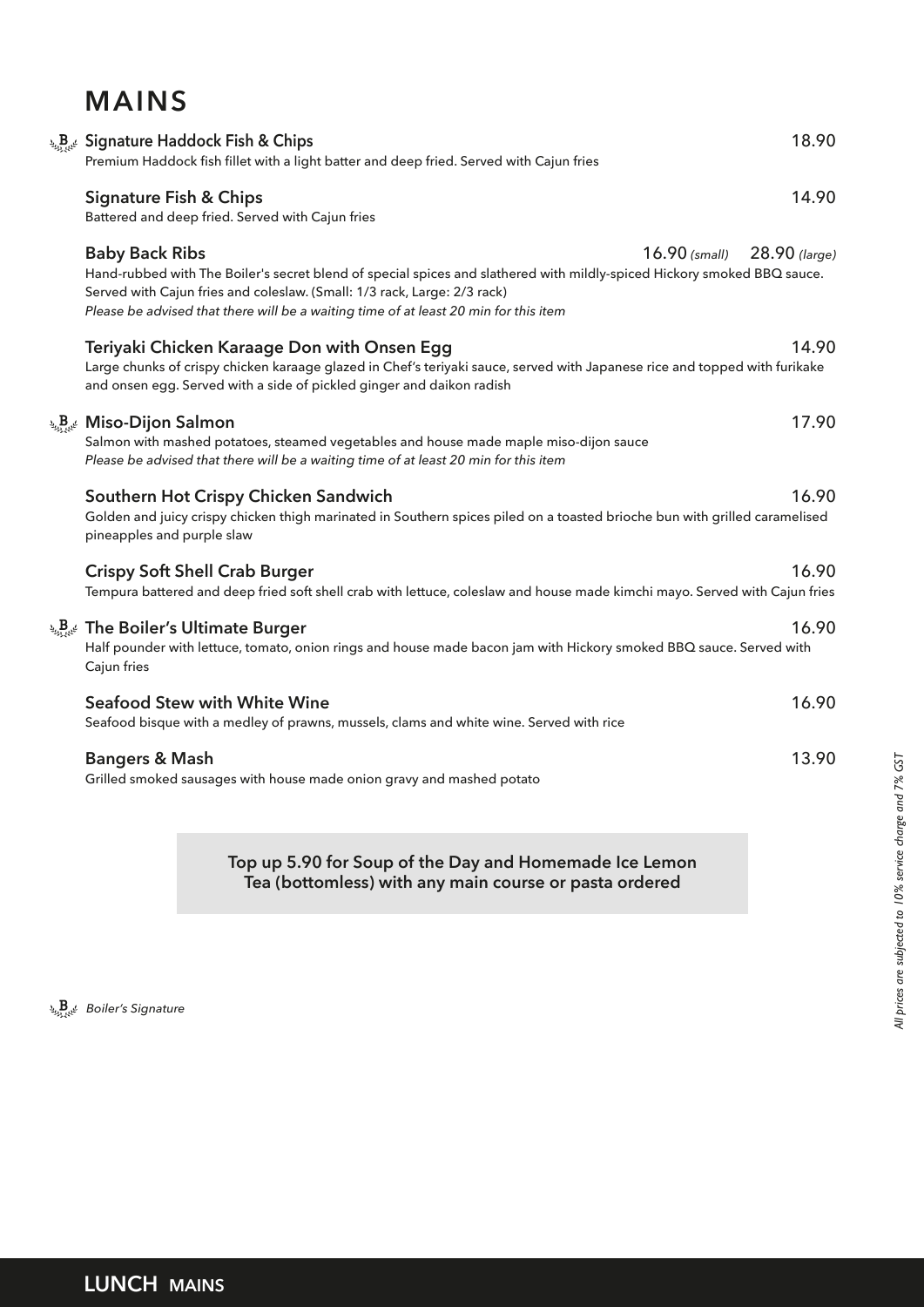# **PASTA**

|                       | <b>A.</b> B. Cajun Jambalaya<br>Linguine and chicken sautéed with onions, tomato and peppers in spicy Cajun sauce                                                                  | 13.90 |
|-----------------------|------------------------------------------------------------------------------------------------------------------------------------------------------------------------------------|-------|
|                       | Spaghetti Aglio Olio with Prawns<br>Spaghetti with crushed garlic, red pepper flakes, bacon, mushroom and fresh prawns. Topped with a sprinkle of fresh parsley                    | 15.90 |
|                       | <b>Linguine Crispy Prawns with Tobiko</b><br>Crispy prawns, mushrooms and parmesan in a delicious light garlic cream sauce and topped with Tobiko.<br>Add crispy prawns (3pc) 5.00 | 15.90 |
| $\mathbf{B}_{\mu\nu}$ | Carbonara<br>Classic carbonara with smoked bacon and rich creamy parmesan sauce                                                                                                    | 14.90 |
|                       | Salmon Mentaiko Spaghetti<br>Spaghetti in light cream sauce with salmon and mentaiko and topped with Tobiko and Nori flakes                                                        | 16.90 |
|                       | Spaghetti Aglio Olio<br>Spaghetti with crushed garlic, red pepper flakes, bacon, mushroom and a sprinkle of fresh parsley                                                          | 11.90 |
|                       |                                                                                                                                                                                    |       |

## **SALAD**

| <b>House Chopped Salad</b>                                                                                                 | 10.90 |
|----------------------------------------------------------------------------------------------------------------------------|-------|
| Chopped romaine with fresh corn, cherry tomatoes, crispy bacon, egg, cranberries and sunflower seed with wasabi citrus soy |       |
| dressing. Add chicken 3.00 * Vegetarian option available *                                                                 |       |
| <b>Crispy Soft Shell Crab Salad</b>                                                                                        | 15.90 |

Whole crispy soft shell crab with chopped romaine, lychees, cherry tomatoes, cranberries, crushed peanuts, crispy fried onions with sweet and tangy chilli dressing

## **SOUP**

 $\psi_{\Omega,\Omega} B$ 

**Soup of the Day** 3.90

**Top up 5.90 for Soup of the Day and Homemade Ice Lemon Tea (bottomless) with any main course or pasta ordered**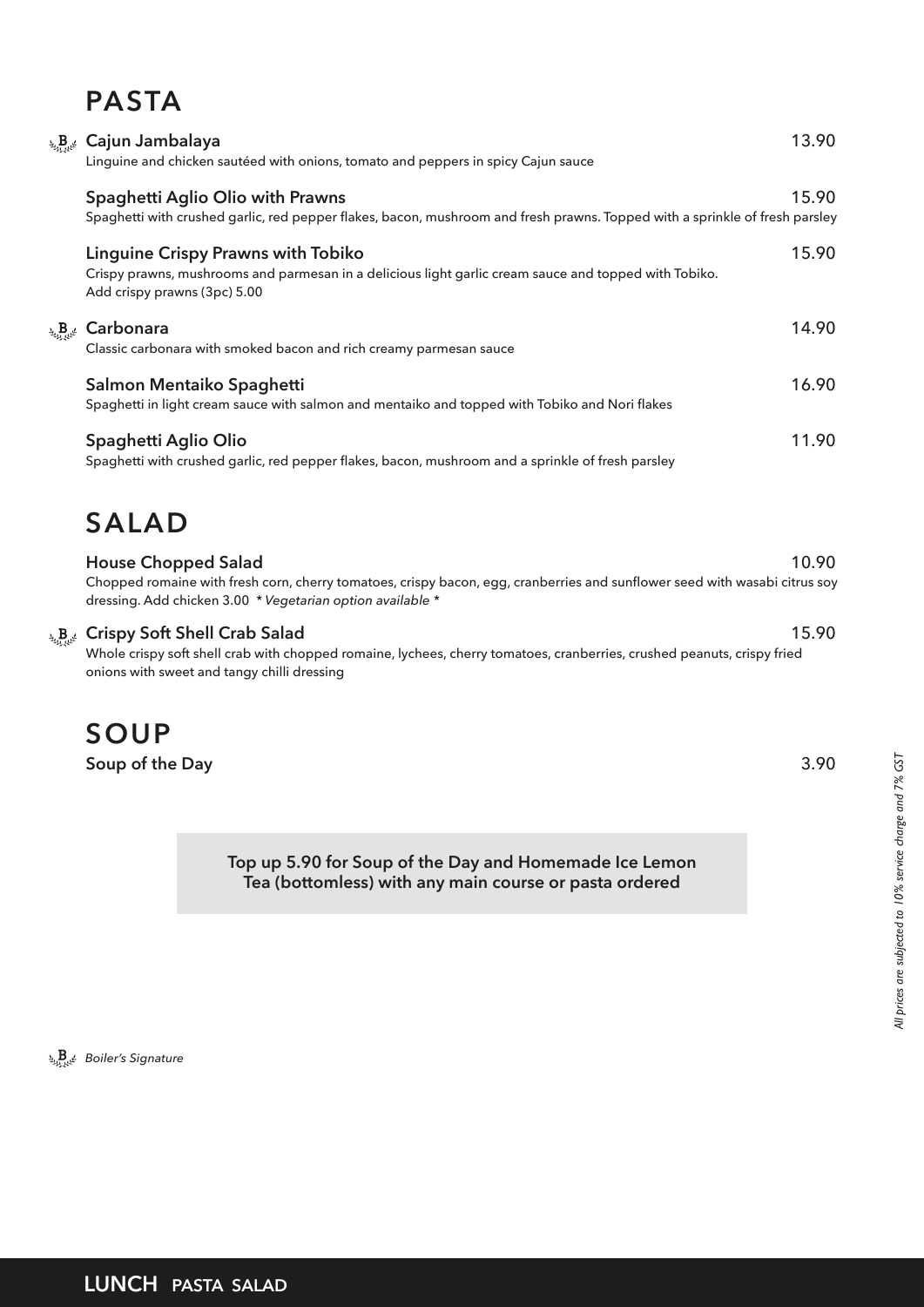## **SEAFOOD**

#### **Seafood Bag Combo**

#### **Bombdiggity Bag 179** *(sharing for 4)*

Dungeness/seasonal crab (900-950g), prawns, mussels, clams, smoked sausages, sweet pearl corns & buns

#### **Duo Plus**

#### **89** *(sharing for 2)*

Mud crab (600-650g), prawns, mussels, clams, smoked sausages, sweet pearl corns & buns

### **Duo Bag**

**56** *(sharing for 2)* 

Prawns, mussels, clams, smoked sausages, sweet pearl corns & buns

#### **Choose Your Sauce** *The Works (Mild, Medium, Ragin' Hot) Garlic Butter, Peppa' Butter, Sauce of the Month*

### **Chilli Crab**

Our version of chilli crab with a sweet and savoury tomato and chilli based sauce

 **Dungeness Crab** Seasonal Price **Sri Lanka Crab** 55/piece *(600-650g)*

# **ALA CARTE SEAFOOD**

**Prawns** 19 *(250g)* **Mussels** 11 *(250g)* **Clams** 13.50 *(250g)*

**Dungeness Crab** Seasonal Price **Sri Lanka Crab** 49/piece *(600-650g)* **Boston Lobster** 75/piece *(600-650g)*

# **ADD ONS**

| <b>Smoked Sausages</b>  | 3.90 |
|-------------------------|------|
| <b>Sweet Pearl Corn</b> | 1.90 |
| <b>Rice</b>             | 2.00 |
| Buns $(2 pc)$           | 1.50 |
| <b>Extra Sauce</b>      | 4.90 |
|                         |      |

**Choose Your Sauce** *The Works (Mild, Medium, Ragin' Hot) Garlic Butter, Peppa' Butter, Sauce of the Month*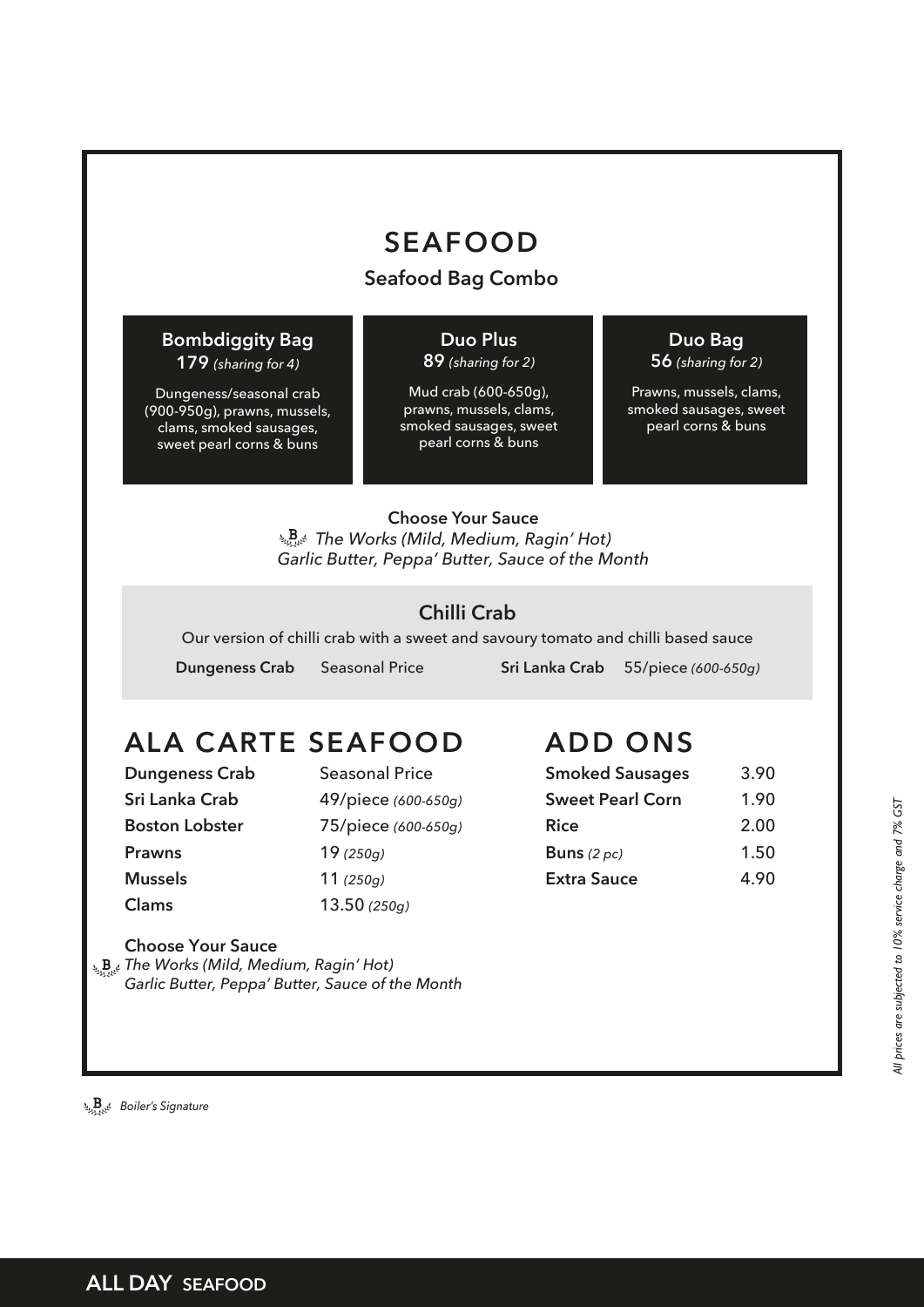### **STARTERS**

|                  | J I AR I FIJA                                                                                                                                                                                                                  |                 |
|------------------|--------------------------------------------------------------------------------------------------------------------------------------------------------------------------------------------------------------------------------|-----------------|
|                  | <b>Louisiana Spicy Mid Joint Wings</b>                                                                                                                                                                                         | 11.90           |
| $\mathbf \Omega$ | Miyagi Jumbo Fried Oysters With house made sauce and Tobiko                                                                                                                                                                    | 17.90           |
|                  | Calamari Rings With wasabi mayo                                                                                                                                                                                                | 13.90           |
|                  | $\lambda_{\rm B}$ Handmade Louisiana Jumbo Crab Cakes With kimchi remoulade (2pc)                                                                                                                                              | 19.90           |
|                  | <b>Cajun Boneless Crispy Chicken</b>                                                                                                                                                                                           | 10.90           |
|                  | <b>A<sub>Back</sub></b> Boiler's Sampling Platter<br>Our popular starters which include fish & chips, calamari rings, Louisiana spicy mid joint wings, onion rings, Cajun fries.<br>Served with nachos cheese and tartar sauce | 32.90           |
|                  | <b>SALAD</b>                                                                                                                                                                                                                   |                 |
|                  | <b>House Chopped Salad</b><br>Chopped romaine with fresh corn, cherry tomatoes, crispy bacon, egg, cranberries and sunflower seed with wasabi citrus soy<br>dressing. * Vegetarian option available *                          | 10.90           |
|                  | <b>A<sub>Best</sub></b> Crispy Soft Shell Crab Salad<br>Whole crispy soft shell crab with chopped romaine, lychees, cherry tomatoes, cranberries, crushed peanuts, crispy fried<br>onions with sweet and tangy chilli dressing | 15.90           |
|                  | <b>MAINS</b>                                                                                                                                                                                                                   |                 |
|                  | <b>A<sub>SM</sub>B</b> <sub>s</sub> <sup>2</sup> Signature Haddock Fish & Chips<br>Premium Haddock fish fillet with a light batter and deep fried. Served with Cajun fries                                                     | 18.90           |
|                  | Signature Fish & Chips Battered and deep fried. Served with Cajun fries                                                                                                                                                        | 14.90           |
|                  | <b>Baby Back Ribs</b><br>$16.90$ (small)<br>Hand-rubbed with The Boiler's secret blend of special spices and slathered with mildly-spiced Hickory smoked BBQ sauce.                                                            | $28.90$ (large) |

Served with Cajun fries and coleslaw. (Small: 1/3 rack, Large: 2/3 rack) *Please be advised that there will be a waiting time of at least 20 min for this item*

# **SIDES**

| Sriracha Chilli Cheese Fries                   | 8.90 |
|------------------------------------------------|------|
| <b>Spam Fries</b>                              | 7.90 |
| <b>Onion Rings</b>                             | 8.90 |
| <b>Sweet Potato Fries</b> With Parmesan cheese | 7.90 |
| <b>Cajun Fries</b>                             | 6.90 |
| <b>Nacho Chips with Salsa</b>                  | 5.90 |
| Coleslaw                                       | 4.90 |
|                                                |      |

# **DESSERT**

| يپ <sup>1</sup> Chocolate Molten Lava Cake<br>Dark chocolate lava cake served with a scoop of<br>ice-cream and wafer   | 13.90 |
|------------------------------------------------------------------------------------------------------------------------|-------|
| <b>Petit Chocolate Fudge Cake</b><br>Smooth, decadent and aromatic fudge with moist and<br>chocolately sponge interior | 12.90 |
| Maui's Affogato<br>Espresso with a scoop of fresh coconut ice-cream and a<br>dash of toasted coconut flakes            | 7.50  |
| <b>Petit Potted Sundae</b><br>Vanilla ice-cream, Oreo crumble and gummy worm                                           | 5.90  |
| Seasonal Ice-Cream (per scoop)                                                                                         |       |

# **KID'S MEAL**

| <b>Chicken Karaage &amp; Rice</b> | 9.90 |
|-----------------------------------|------|
| <b>Creamy Mushroom Pasta</b>      | 9.90 |
| Fish & Chips                      | 9.90 |

*All kid's meal comes with a small drink and dessert*

**Boiler's Signature New**